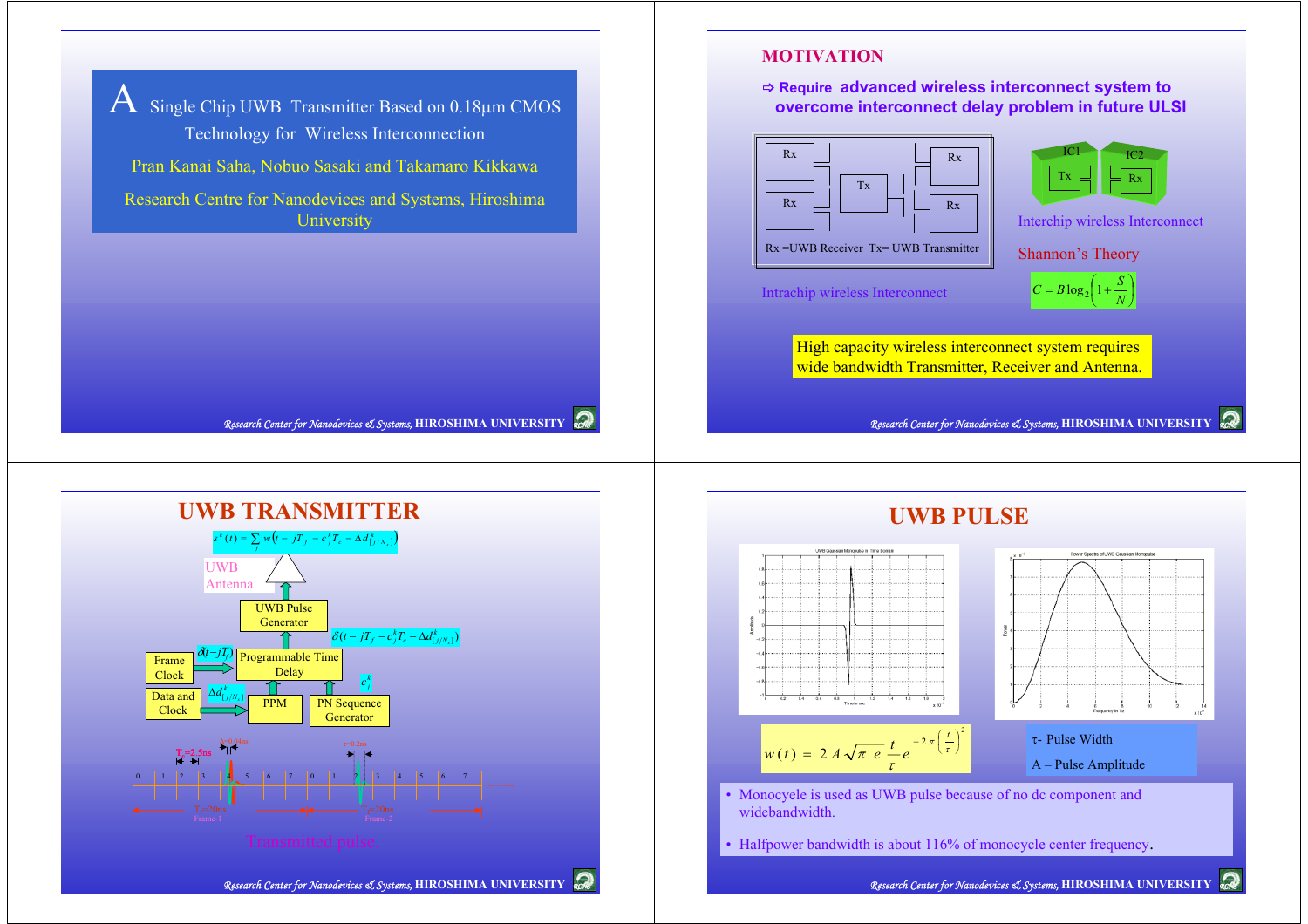

# **Transmitter Chip Layout** Monocycle Gerenation circuitDelaylin eMultiplexer **Input pulse and Control** pulse Gen. Ckt.

VICIO

**Ommuni i ILFSR** 

Buffer\_divide

#### CIRCUIT DESCRIPTION

- • Five stage current straved inverter with transmission gate at each stage in series are used to form a voltage controlled ring oscillator to produce frame clock via divider circuit.
- • Linear feed back shift register is implemented using clock controlled D-type flipflop with Exclusive-or (EXOR) as Feedback logic for PN sequence generation.
- • Eight to 1 multiplexer is implemented using NAND and NOR gate to select time shifted frame in accordence with PN sequence.
- • Time shifted frame is generated using delay generation circuit based on a delay line which consists of a number of buffer stages connected in series.
- • The pulse generator circuit which consists of LC oscillator with RC filter produces damped sinusoidal like wave from short pulse (In) generated from the time shifted signal. This signal is then passed through transmission gate which is controlled by control pulse (Vin) of desired width generated from the same time shifted pulse to pass the first cycle of the generated signal at the output.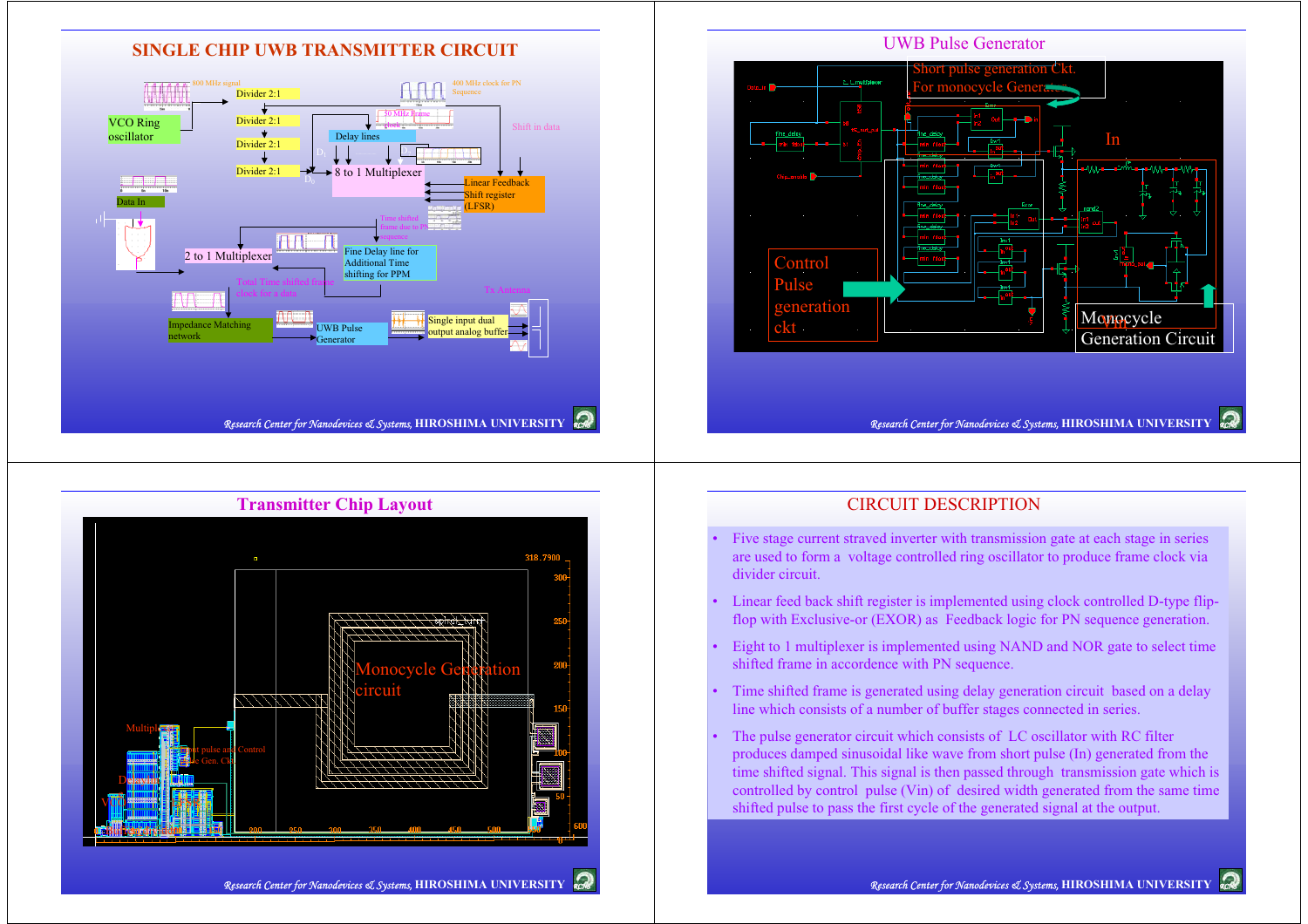



400 MHz.



Time shifted signal from Eight to 1 multiplexer output according to PN sequence.